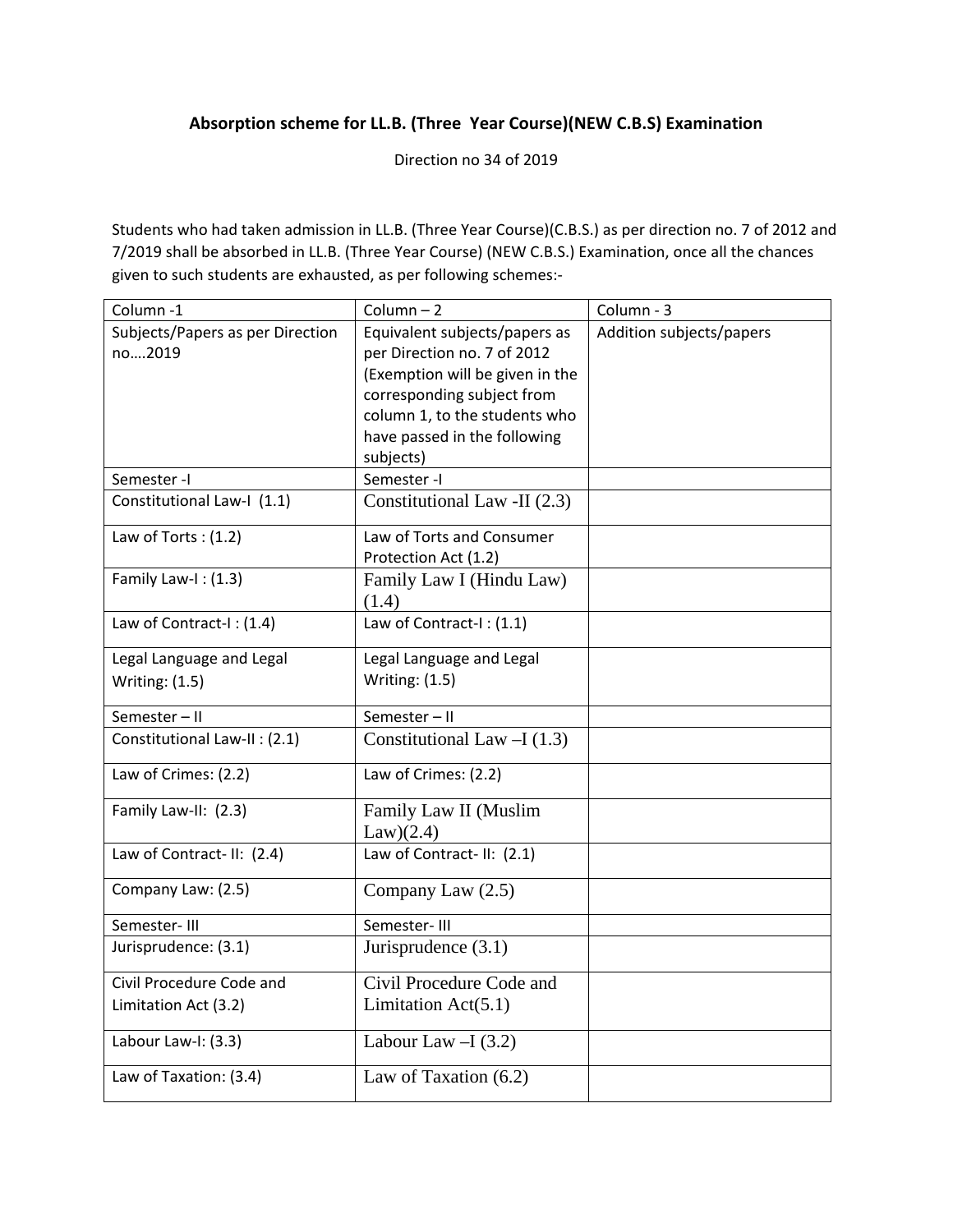| Cyber Law: (3.5)                                                                          | Cyber Law: (5.6.1)                                                                             |                  |
|-------------------------------------------------------------------------------------------|------------------------------------------------------------------------------------------------|------------------|
| Semester - IV                                                                             | Semester - IV                                                                                  |                  |
| Administrative Law (4.1)                                                                  | $\overline{\text{Admin}}$ istrative Law (4.1)                                                  |                  |
| Criminal Procedure Code (4.2)                                                             | Criminal Procedure Code,<br>Probation of offenders Act<br>and Juvenile Justice Act<br>(5.2)    |                  |
| Labour Law $-II$ (4.3)                                                                    | Labour Law $-II$ (4.3)                                                                         |                  |
| Banking Law (4.4.1) /<br>Insurance Law $(4.4.2)$ –<br><b>OPTIONAL PAPER</b>               | Banking Law (4.5.1)/<br>Insurance Law $(4.5.2)$                                                |                  |
| Clinical Paper I - Alternate<br>Dispute Resolution (4.5)                                  | Clinical Paper I - Alternative<br>Dispute Resolution (5.4)                                     |                  |
| Semester - V                                                                              | Semester - V                                                                                   |                  |
| Public International Law (5.1)                                                            | <b>Public International Law</b><br>(4.4)                                                       |                  |
| Law of Evidence (5.2)                                                                     | Law of Evidence (5.3)                                                                          |                  |
| Intellectual Property Law (5.3)                                                           | <b>Intellectual Property Law</b><br>(4.2)                                                      |                  |
|                                                                                           |                                                                                                |                  |
| Land Law $(5.4)$                                                                          | Land Law $(6.3)$                                                                               |                  |
| Health Law $(5.5.1)$                                                                      |                                                                                                | Health Law (5.5) |
| Law of Consumer Protection<br>& Right to Information $(5.5.2)$                            | <b>Right to Information</b><br>(5.6.2)                                                         |                  |
| <b>Clinical Paper II Professional</b><br>Ethics & Professional<br>Accounting System (5.6) | <b>Clinical Paper II</b><br>Professional Ethics &<br>Professional Accounting<br>System $(5.5)$ |                  |
| Semester VI                                                                               | Semester VI                                                                                    |                  |
| Interpretation of Statutes (6.1)                                                          | <b>Interpretation of Statutes</b><br>(6.1)                                                     |                  |
| Law of Transfer of Property<br>(6.2)                                                      | Transfer of Property (3.4)                                                                     |                  |
| Human Rights $(6.3.1)$ /<br>Women and Law $(6.3.2)$<br><b>OPTIONAL PAPER</b>              | Human Rights $(6.6.1)$ /<br>Women and Law $(6.6.2)$                                            |                  |